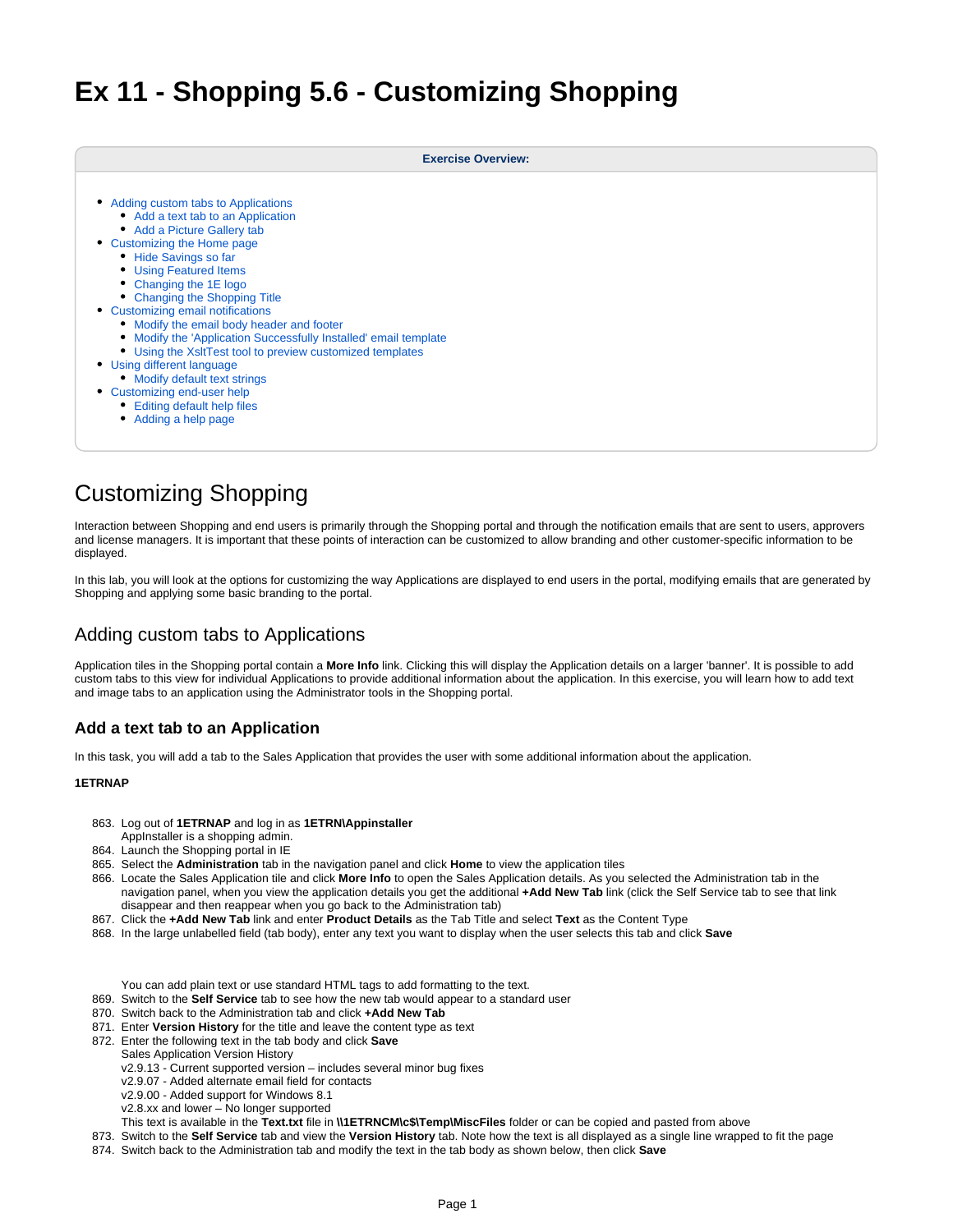Sales Application Version History**<br> <br>**

- v2.9.13 Current supported version includes several minor bug fixes**<br>**
- v2.9.07 Added alternate email field for contacts**<br>**
- v2.9.00 Added support for Windows 8.1**<br>**
- v2.8.xx and lower No longer supported
- 875. Switch back to the Self Service tab and observe the results
	- Adding the HTML tag <br>>br> (line break) caused the text to be displayed as intended.

## <span id="page-1-0"></span>**Add a Picture Gallery tab**

In some cases, you may want to use one or more images to provide additional information about the application (perhaps if the Application were a piece of hardware as in the case of the Samsung monitor). In this task, you will use a Picture Gallery tab to add more information to the Sales Application.

#### **1ETRNAP**

- 876. Follow the process in the previous task to add a new tab to the Sales Application, but set the Tab Title to **Pictures** and select **Picture Gallery** as the type. This will display the Browse button to allow you to browse for images
- 877. Browse to **\\1etrncm\c\$\Temp\MiscFiles\SalesAppImages\SalesApp1.png.** Click **Save**
- 878. Switch to the **Self Service** tab, and click on the **Pictures** tab. Note the picture displayed
- 879. Return to the **Administration** view and select the **Pictures** tab and repeat the process to browse for and add **SalesApp2.png** and **SalesApp3. png**

Note that Shopping will resize the images you select to fit the square placeholder, so if your images are not square they will appear stretched or squashed.

880. Switch to the Self Service tab to see how the new tab would appear to a standard user

# <span id="page-1-1"></span>Customizing the Home page

In this exercise, you will learn how to customize what the user sees on the home page in the portal.

## <span id="page-1-2"></span>**Hide Savings so far**

By default, under the heading, **Savings so far** in the navigation panel Shopping displays the number of requests processed since Shopping was implemented and the associated cost (money and time).

Savings so far are calculated by multiplying the number of requests by the Help Desk Cost and Help Desk Time values in the Web Applications settings (in the Settings node of the Shopping admin console. By default, these values are 40 and 30 respectively. In this task, you will disable the Savings so far from being displayed.

#### **1ETRNAP**

- 881. Navigate to the **Self Service** Home page, and note the **Savings so far** section at the bottom of the navigation pane
- 882. Open the Shopping Admin Console and select the Settings node
- 883. Scroll down to the **Web Application** group of settings
- 884. Select **Show Savings To Date** and change the value to **False** and click **Save** (at the top of the page)
- 885. Close and reopen Internet Explorer and go to the Shopping portal **Self Service** home page
- 886. Note the **Savings so far** no longer appears

## <span id="page-1-3"></span>**Using Featured Items**

By default, the home page show all Applications listed alphabetically. It is possible for an administrator to define up to 20 specific applications to be displayed in a specific order using Featured Items. In this task, you will define specific applications in your chosen order.

#### **1ETRNAP**

- 887. In the shopping portal under the **Self Service tab,** observe the application tiles available on the Home page
- 888. Select the **Administration** tab in the navigation page and click **Manage Featured Items**
- 889. Note that by default Featured Items is not enabled (which means all Applications are shown on the home page). Check the **Enable displaying featured item sequence on homepage** box to enable Featured Items
- 890. Use the Search Applications box to search for the **Sales Application**. The search results appear in the Available applications list. Select Sales Application in this list and click **>** to add it to the Sequence list
- 891. Repeat this process to add **1ETRN Test App Set,PowerGUI** and **Project 2010** to the Sequence list, then click **SAVE**

## **1ETRNW71**

892. Log in as **1ETRN\User** and launch the shopping website. Note that now only PowerGUI and Project 2010 appear The user can of course search or browse for other Applications, or simply click on the User Categories. Featured Items simply controls which applications they see on the home page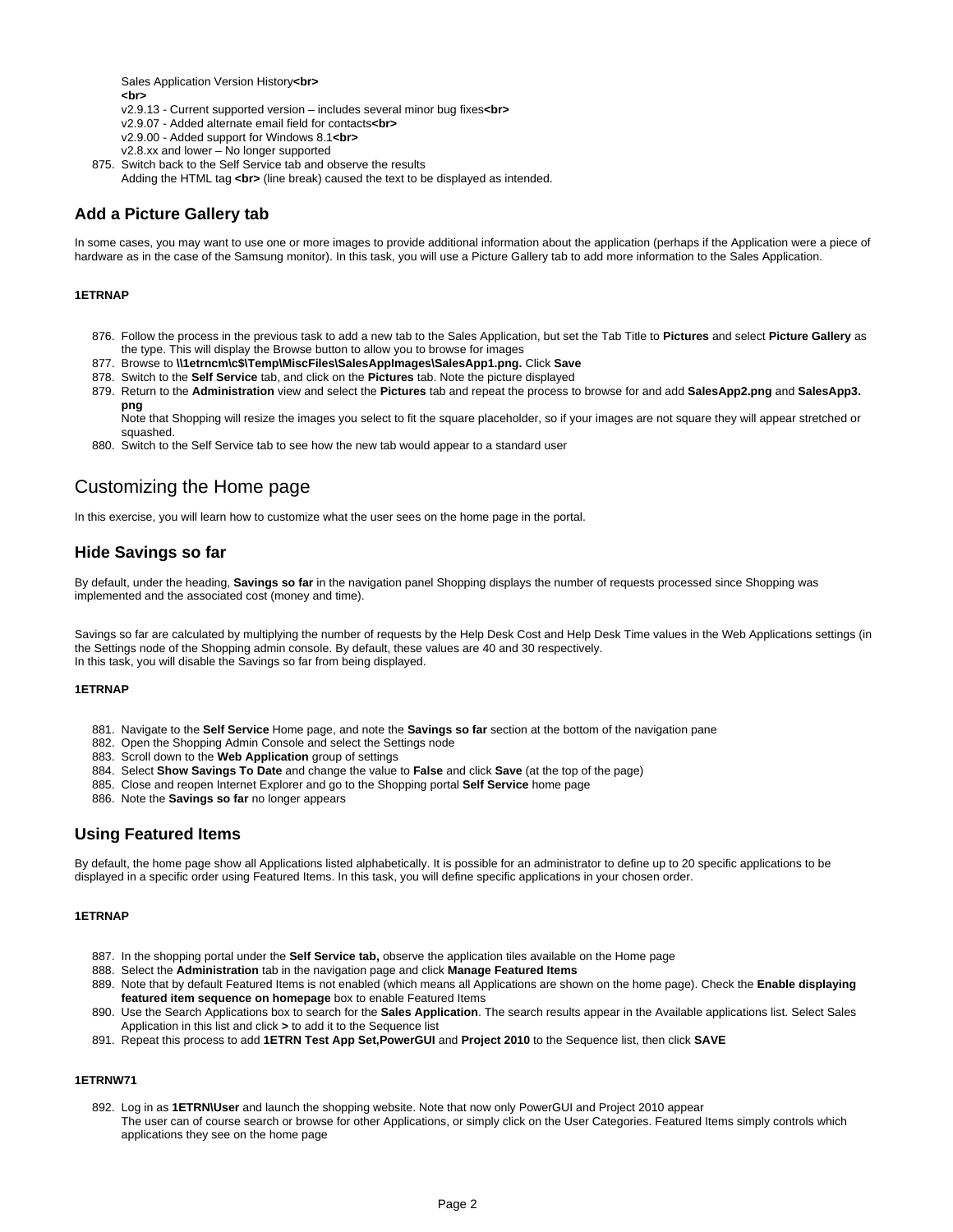The Sales Application remains hidden from this user as they do not have permissions on the Sales Tools User Category. The App Set is not visible to users as it is only available for Shopping Admins and it will appear as a featured item when the Shopping Admins access the portal. If you launch the Shopping portal on **1ETRNAP,** you will see the App Set.

# <span id="page-2-0"></span>**Changing the 1E logo**

A common request is to change the 1E logo and title that appears at the top of every page. The layout of common areas of the pages in Shopping is defined in \_LayoutBase.cshtml located in C:\Program Files (x86)\1E\Shopping\WebSite\Shopping\Views\Shared. In this task, you will change the logo.

## **1ETRNAP**

- 893. Copy **C:\Temp\ShoppingIcons\ACMEpic.png** to the Images folder **C:\Program Files (x86) \1E\Shopping\WebSite\Shopping\Assets\Uploads\Images**
- 894. On **1ETRNAP**, open the following file in Notepad **C:\Program Files (x86)\1E\Shopping\WebSite\Shopping\Views\Shared\\_LayoutBase.cshtml**
- 895. Locate the sections of the file that defines the logo by searching for **logo.png**
- 896. Modify the image source in **\_LayoutBase.html** replacing **logo.png** with **ACMEpic.png** in both locations
- 897. Save the file
- 898. Refresh the browser and observe the changed logo. This will remain constant through all the Shopping pages Alternatively, you may rename the **logo.png** file in C:\Program Files (x86)\1E\Shopping\WebSite\Shopping\Assets\Uploads\Images to **logo.png. 1e** (to save the original) and then rename **ACMEpic.png** to **logo.png.**

## <span id="page-2-1"></span>**Changing the Shopping Title**

#### **1ETRNAP**

- 899. On **1ETRNAP**, open **Shopping Admin Console**, go to the Settings node
- 900. Go to the **Web Application** section and note that the Application Name is currently **Shopping**
- 901. Click on **Shopping**, change it to **ACME AppStore** and hit Enter
- 902. Click the **Save** button at the top of the Settings page
- 903. Close and reopen the browser and go to [http://appstore](http://appstore%2A/) and see that the page title has changed from **Shopping** to **ACME AppStore**

# <span id="page-2-2"></span>Customizing email notifications

In this exercise, you will learn how to modify the email templates for the different notification emails generated by Shopping. All email templates are located in the GlobalResources folder, which is in **C:\ProgramFiles (x86)\1E\Shopping\WebSite\ShoppingAPI**.

This folder also includes folders for emails in alternative languages (German, Spanish, French, Italian and Portuguese are supplied with the product). You will learn more about language support shortly.

## <span id="page-2-3"></span>**Modify the email body header and footer**

All Shopping emails include a header and footer defined in Header.html and Footer.html respectively in the GlobalResources folder. In this task, you will make a simple change to the header.

#### **1ETRNAP**

- 904. Open Windows Explorer and browse to **C:\ProgramFiles (x86)\1E\Shopping\WebSite\ShoppingAPI\GlobalResources**
- 905. Make a backup copy of **Header.html** and rename the copy to **Header.html.1E** to identify it as the original file supplied by 1E

Always make a backup copy of the original file before making changes to any of the xslt, html or css files, just in case you need to revert to the original at a later stage.

906. Open Header.html in Notepad. This contains just one simple line. This defines the text (and style of that text) that appears at the top of the email, and a horizontal line (<hr/>h/>) underneath to separate the header from the body of the email

<h2>1E Shopping Email</h2><hr/>

- 907. Replace **1E Shopping Email** with **ACME AppStore Notification** and save the file
- 908. Open the modified **Header.html** in Internet Explorer to confirm the changes
- 909. Open Footer.html in Notepad. Note that the default footer is simply a hyperlink to the 1E web site. Change it to something different and save the file

## <span id="page-2-4"></span>**Modify the 'Application Successfully Installed' email template**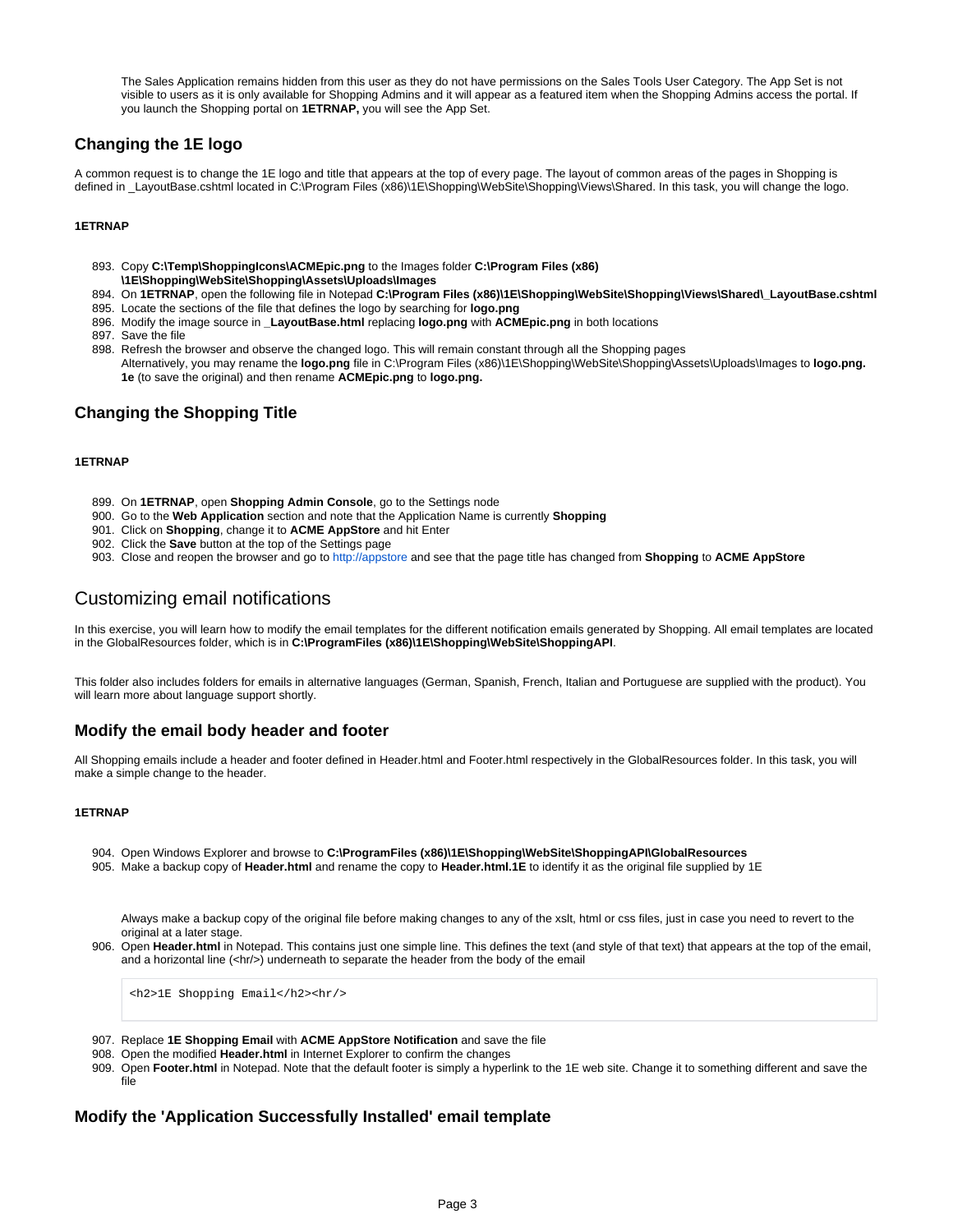In this task, you will modify the body text in the Application Successfully Installed email template.

#### **1ETRNAP**

- 910. In the GlobalResources folder used in the previous task, make a copy of **Mail-InstalledApp-Shopper.xslt** and rename the copy to **Mail-InstalledApp-Shopper.xslt.1E** to identify it as the original installed file
- 911. Open **Mail-InstalledApp-Shopper.xslt** in Notepad
- 912. Locate the <title> section (shown below). This defines the subject line of the email

```
<title>
      <xsl:choose>
           <xsl:when test="$AppInstall=1">
                Application Successfully Installed
           </xsl:when>
           <xsl:otherwise>
                Application Successfully Uninstalled
          </xsl:otherwise>
      </xsl:choose>
</title>
```
913. Locate the **<style>** section directly below the <title> section. This defines the **body** and **h3** text styles

```
<style>
      body {
              font-family: Verdana; font-size: 10pt;
      }
      h3 {
              font-size: 1.3em;
      }
</style>
```
- 914. Change the font-family from **Verdana** to **Calibri**, and change the font size to **11pt**
- 915. Within the **h3** style definition, add **color: blue;** after font-size:1.3em;
- 916. The <style> section should now resemble the following

```
<style>
      body {
            font-family: Calibri; font-size: 11pt;
      }
      h3 {
            font-size: 1.3em; color: blue;
     }
</style>
```
- 917. Locate where the email body starts in the <body> section
- 918. Note that the first item is **%%HEADERTEMPLATE%%**. This is substituted with the Header.html you modified in the previous task
- 919. Below the header is a conditional block that displays either **Application Successfully Installed** or **Application Successfully Uninstalled**
- 920. The main body of the message then continues with the following paragraphdepending on the value of the \$AppInstall. Note that this text is in the **h3** style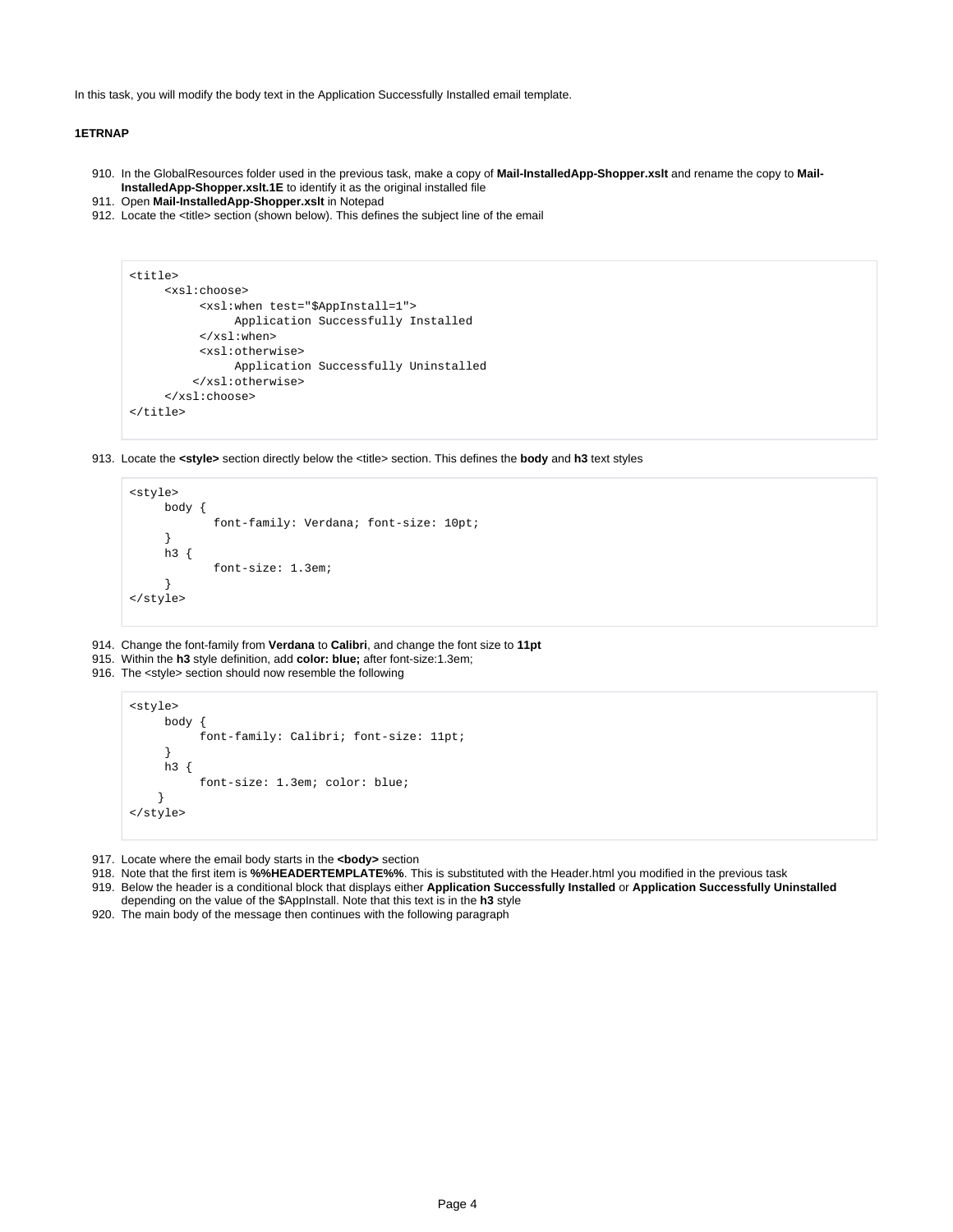```
<p>
      The ConfigMgr Application <xsl:value-of select="/ShoppingParameters/@APPLICATION" />
      <xsl:choose>
           <xsl:when test="$AppInstall=1">
                was successfully installed on
           </xsl:when>
           <xsl:otherwise>
                was successfully uninstalled from
           </xsl:otherwise>
      </xsl:choose>
      <xsl:value-of select="/ShoppingParameters/@MACHINENAME" /> for 
      <xsl:value-of select="/ShoppingParameters/@TARGETUSEREACCOUNT" />
\langle/p>
```
Note the use of the @APPLICATION, @MACHINENAME and @TARGETUSEREACCOUNT parameters, which will be substituted with the orderspecific values from Shopping at the time.

921. The opening text in this paragraph can be simplified. Replace **The ConfigMgr Application** with **The Application**

922. The remaining paragraphs add several other parameters from the Shopping order to the email. To simplify the email (bearing in mind this is sent to an end user), you can remove unwanted paragraphs by commenting them out (using the**<!-** and **->** tags). The following example shows the code that displays the Install Date in UTC commented out

```
< 1 - - <xsl:variable name="InstallDateUtc" select="/ShoppingParameters/@INSTALLDATEUTC" />
            <xsl:if test='$InstallDateUtc != ""'>
                 <p>
                       Install Date (UTC): <xsl:value-of select="$InstallDateUtc" />
                \langle/p>
           \langle xsl:if>
-->
```
923. Note at the end of the file **%%FOOTERTEMPLATE%%** is inserted, which is **Footer.html** observed in the previous task

924. Save the file with the changes made

#### <span id="page-4-0"></span>**Using the XsltTest tool to preview customized templates**

Within the Shopping product, the only way to check a modified email template is to process an order that will generate the email associated with the modified template and review the resulting email when it is generated. Fortunately, the 1E engineering team have developed a test tool that enables the xslt files to be previewed.

This tool is provided on the training course content source for your own use but is not supported by 1E.

In this task, you will use the tool to preview the changes you made to **Mail-InstalledApp-Shopper.xslt**.

#### **1ETRNAP**

- 925. On **1ETRNAP**, download and save the **1E Shopping Course Content\Shopping 5.6 Course Content\XSLTTest.zip** via the SkyTap Shared Drive shortcut on the desktop to **C:\Program Files (x86)\1E\Shopping\WebSite\ShoppingAPI** and extract the contents
- 926. Open **C:\Program Files (x86)\1E\Shopping\WebSite\ShoppingAPI\XSLTTest\XsltTest.exe.config** in Notepad

927. In the **<appSettings>** section of the file, locate the **BasePath** key and ensure the value reads as follows:

"C:\Program Files (x86)\1E\Shopping\WebSite\ShoppingAPI"

928. Locate the **ConnectionString** key and ensure the value reads as follows The BasePath defines the full path to the ShoppingAPI folder on the local server.

"Server=(local);Database=Shopping2;Trusted\_Connection=yes;MultipleActiveResultSets=True"

If you are working in an environment with remote SQL, you will need to specify the SQL Server name in this ConnectionString.

929. Locate the OutputPath key and ensure the value reads as follows. This is the location where the tool will generate the resultant email in HTML format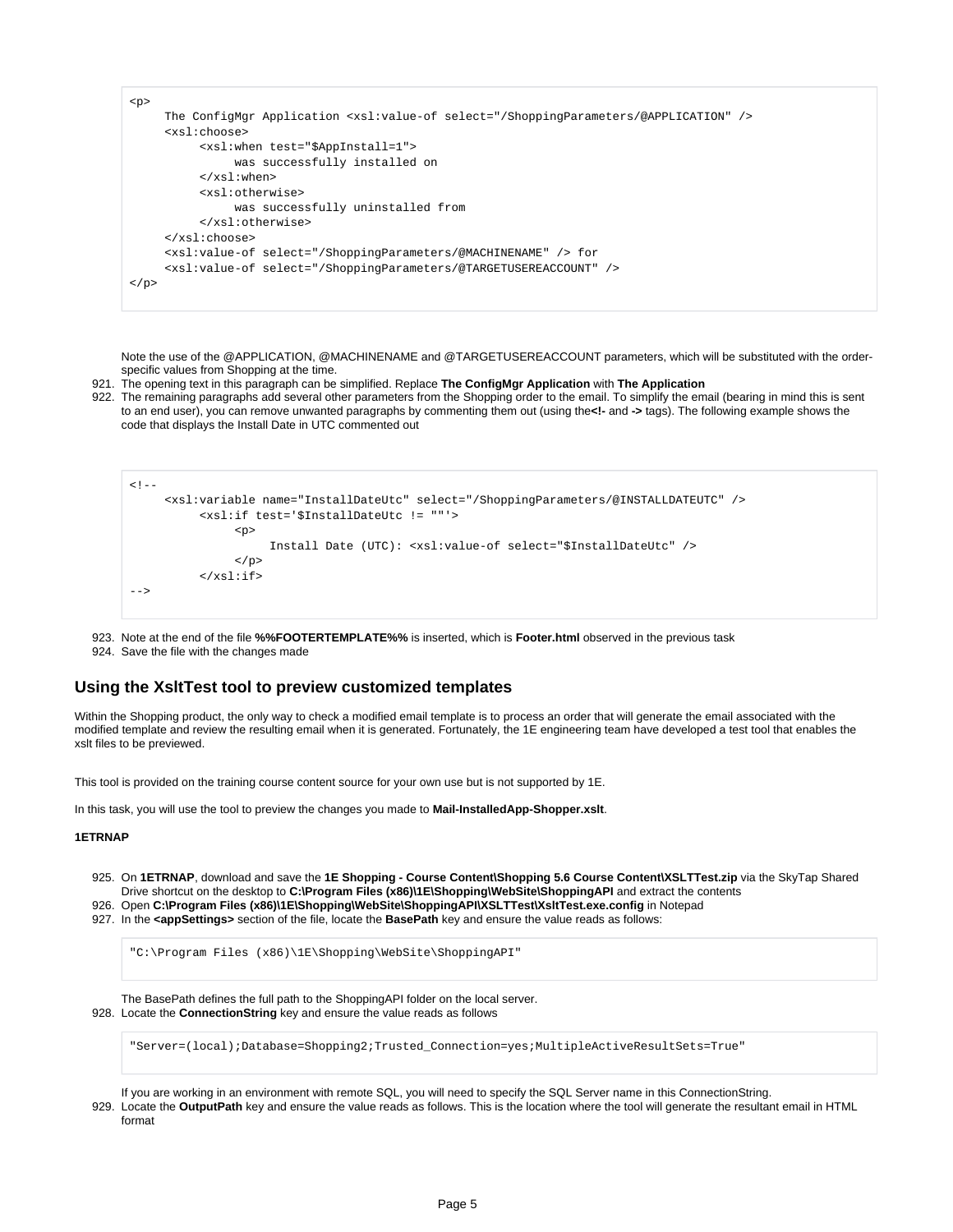"C:\Program Files (x86)\1E\Shopping\WebSite\ShoppingAPI\XSLTTest\Output.html"

930. Locate the **UserAccount** key and change the value to **"1ETRN\user"**

The UserAccount just needs to reference a valid Shopping user. The tool will use this user's language preference to generate the email.

- 931. Save and close **XsltTest.exe.config**
- 932. Launch the XSLT Tool by opening an admin cmd prompt and change directory to **C:\Program Files (x86)**
- **\1E\Shopping\WebSite\ShoppingAPI\XLSTTest** enter **XSLTTest.exe** and press return
- 933. From the **Email Template** drop-down, select **Mail-InstalledApp-Shopper** and click **GO**
- 934. Select the **Email Body** tab in the main area of the tool's interface to view the preview
- 935. Note that the header and font have changed, the heading is now blue, the opening text has changed and the Install Date (UTC) is no longer shown, reflecting the changes you made to the email template
	- You can compare it with any of the previous Application Successfully Installed emails in User's email inbox).

# <span id="page-5-0"></span>Using different language

Shopping uses a resource file (ShoppingWebStrings.resx) to define text strings that appear throughout the Shopping portal. The default locale version of this file is located in **C:\Program Files (x86)\1E\Shopping\Website\ShoppingAPI\GlobalResources**. German, Spanish, French, Italian and Portuguese versions are provided with Shopping in the **de**, **es**, **fr, it** and **pt** subfolders of GlobalResources.

This approach not only makes it straightforward to make the portal available in different languages, it also allows the default text to be customized. In this exercise, you will learn how to change almost any text that appears throughout the Shopping site.

## <span id="page-5-1"></span>**Modify default text strings**

In this task, you will modify the string **REQUEST** that appears on the button when you hover over an Application tile.

#### **1ETRNAP**

- 936. On **1ETRNAP** open the **C:\Program Files (x86)\1E\Shopping\Website\ShoppingAPI \GlobalResources** folder and make a backup copy of **Sho ppingWebStrings.resx** named **ShoppingWebStrings.resx.1E**
- 937. Open **ShoppingWebStrings.resx** in Notepad and search for **<value>Request</value>**. The complete definition of this string is as follows

```
<data name="Request" xml:space="preserve">
     <value>Request</value>
</data>
```
The best way to identify which string to change is to search for the string value as it appears in the Shopping page.

- 938. Replace the word **Request** between the **<value>** tags with text of your choice (Get It! perhaps)
- 939. Save and close **ShoppingWebStrings.resx**
- 940. From a command prompt, run **iisreset**

Changes to **ShoppingWebStrings.resx** will not take effect until IIS is restarted.

941. Open the Shopping portal (Self Service tab) and observe the text on the button of any given application that hasn't been shopped for yet Note the **Request** text is changed to whatever you inputted in the **.resx** file.

# <span id="page-5-2"></span>Customizing end-user help

Most customers will want to customize the help pages that are presented to users when they click the Help link in the navigation panel.

## <span id="page-5-3"></span>**Editing default help files**

## **1ETRNAP**

- 942. On **1ETRNAP**, open the following folder, which contains all the help pages **C:\Program Files (x86) \1E\Shopping\WebSite\ShoppingAPI\GlobalResources\Help**
- 943. Open Help.html in Notepad and within the <body> section add a heading as shown below at line 7. You can modify the text in the main paragraph and add additional paragraphs and headings if you like. Save the file when you are done